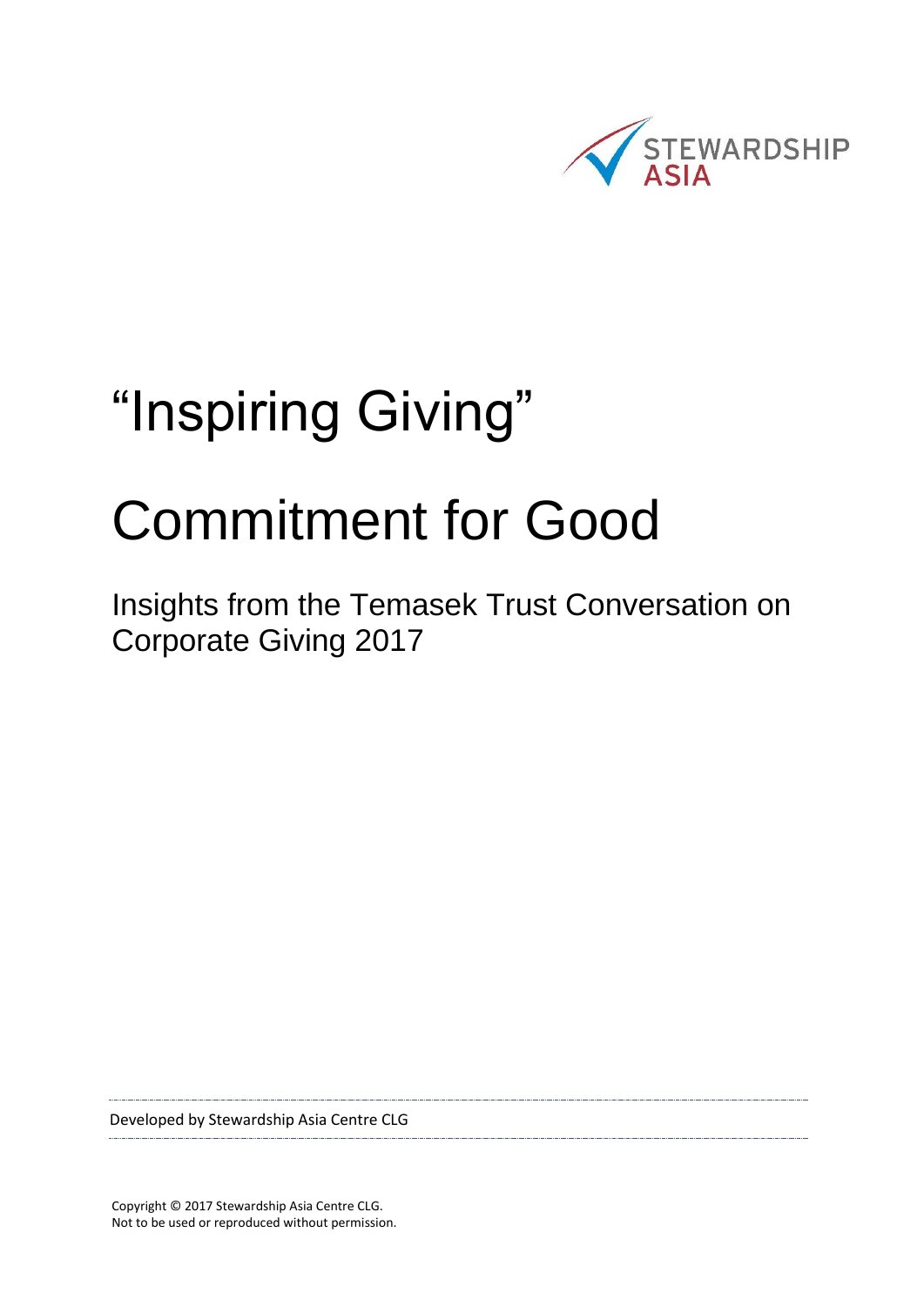

Audience Participation:

"What is the one word that you will associate with Corporate Giving"?

Heart, Impact, Money, Sustainability, Stewardship, Charity, Generosity and Philanthropy were key words that resonated with the participants. *(The size of the words in the word cloud reflects its popularity)*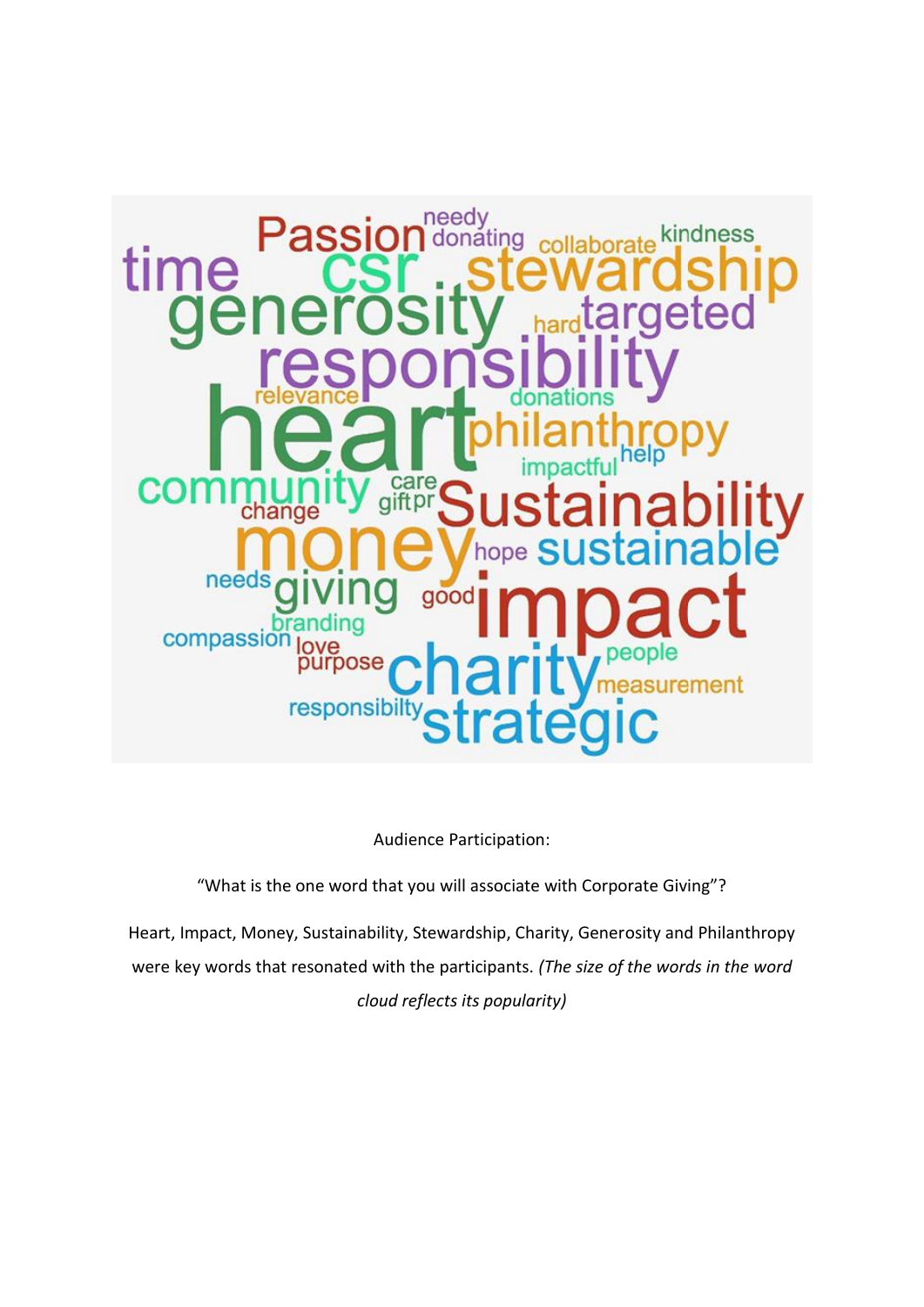The Temasek Trust Conversation on Corporate Giving was held on 19 September 2017 at the Shangri-La Hotel Singapore.

Themed "Inspiring Giving: Commitment for Good", the conversation focused on sustainable, long-term commitment to corporate philanthropy. The conversation featured a lively panel discussion involving panellists from the corporate and non-profit sectors, as well as a rich dialogue with Mr Tan Chuan-Jin, Speaker of Parliament and Advisor to National Council of Social Service.

# **Programme:**

### Welcome Address

Mr Ong Boon Hwee, CEO, Stewardship Asia Centre

# Keynote Address

Mr Ng Kee Choe, Member of Temasek Trust Board of Trustees

# Panel Discussion

- Mr Lim Ming Yan, President & Group CEO, CapitaLand Ltd and Board Director, CapitaLand Hope Foundation
- Mr Randy Jusuf, Managing Director, ASEAN and Hong Kong, Kimberly-Clark
- My Eric Teng, Advisor of Tan Chin Tuan Foundation & Tecity Group
- Ms Denise Phua, President, Autism Resource Centre (Singapore) and Mayor, Central Singapore District
- Moderated by Dr Fidah Alsagoff, Senior Managing Director, Temasek International and Chairman, T-Touch

Dialogue with Mr Tan Chuan-Jin, Speaker of Parliament and Advisor to National Council of Social Service

Moderated by Dr Gerard Ee, Chairman, Charity Council

# Summary and Closing Remarks

Mr Ong Boon Hwee, CEO, Stewardship Asia Centre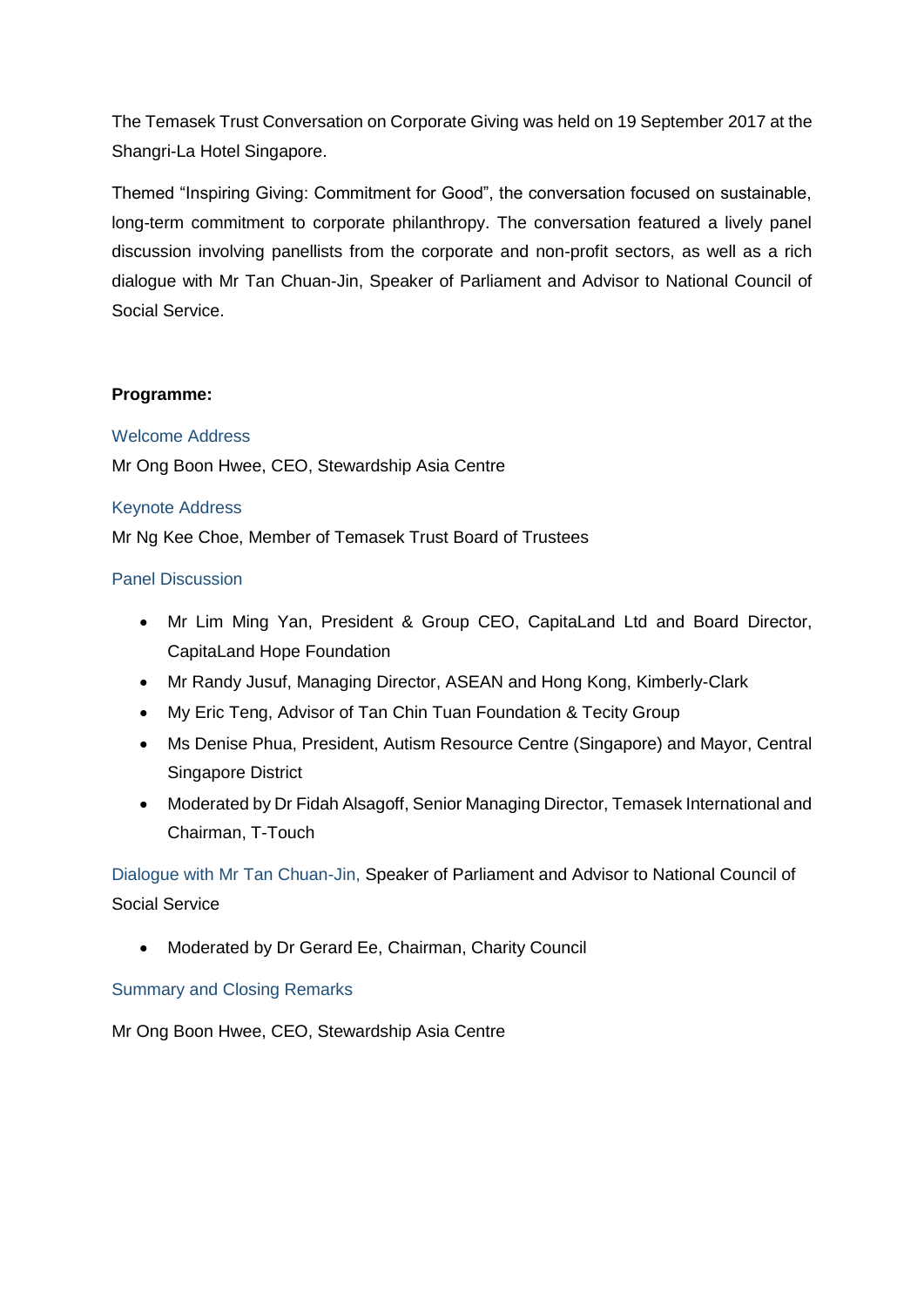# **Inspiring Giving: Commitment for Good**

The entire forum – from the keynote address to the panel discussion to the dialogue with the Speaker – was an engaging conversation that focused on a common theme with sharing of diverse perspectives from the speakers and the participants, covering the value chain of corporate giving from intent to action to impact.

**Setting the stage.** Mr Ng Kee Choe, Member, Temasek Trust Board of Trustees, started the conversation with his keynote speech that emphasised the importance of a genuine intention to create social value that should drive corporate giving. *"Giving is more than just the right thing to do. It must come from the heart. This genuine desire to give forms the essential foundation for a committed and sustainable approach to corporate philanthropy."* 

Here are some extracts from the keynote address:

- Besides fulfilling a moral obligation, corporate giving should be guided by a genuine desire to do good for wider society. The intent to contribute should come from the heart, and this passion to give back to the community should be consistently sustained.
- Corporates should be willing not just to commit resources, but also put in the time and effort to make sure that these resources are well spent and bring about the desired social impact. Corporate leaders should have the courage to initiate new projects and activities, as well as the passion to see these initiatives through to the end.
- At the same time, leaders should also monitor the progress of social investments objectively. There are inevitable times where outcomes are less ideal than hoped for – it is their duty as leaders to analyse, identify, and refine companies' approach to corporate giving such that it reaps the most benefit to the wider society.
- In order to achieve effective philanthropy, corporates need to have a realistic and wellinformed understanding of society's needs. Corporate giving initiatives should be aligned with the needs of the target community, bringing about meaningful tangible outcomes and creating social value.
- By marrying a genuine desire to help with the expertise and resources at corporates' fingertips, leaders can direct philanthropic efforts to needy sectors in society; initiatives can also be better designed to bridge gaps in societal welfare, thereby engineering effective corporate social responsibility.
- For corporate philanthropy to bring about long term social change, it should go beyond mere financial contributions. To uplift a wider community, corporates should be prepared to do more than donate to their preferred causes – rather, long term projects and recurring activities can be organised to allow more time for developing sustainable solutions.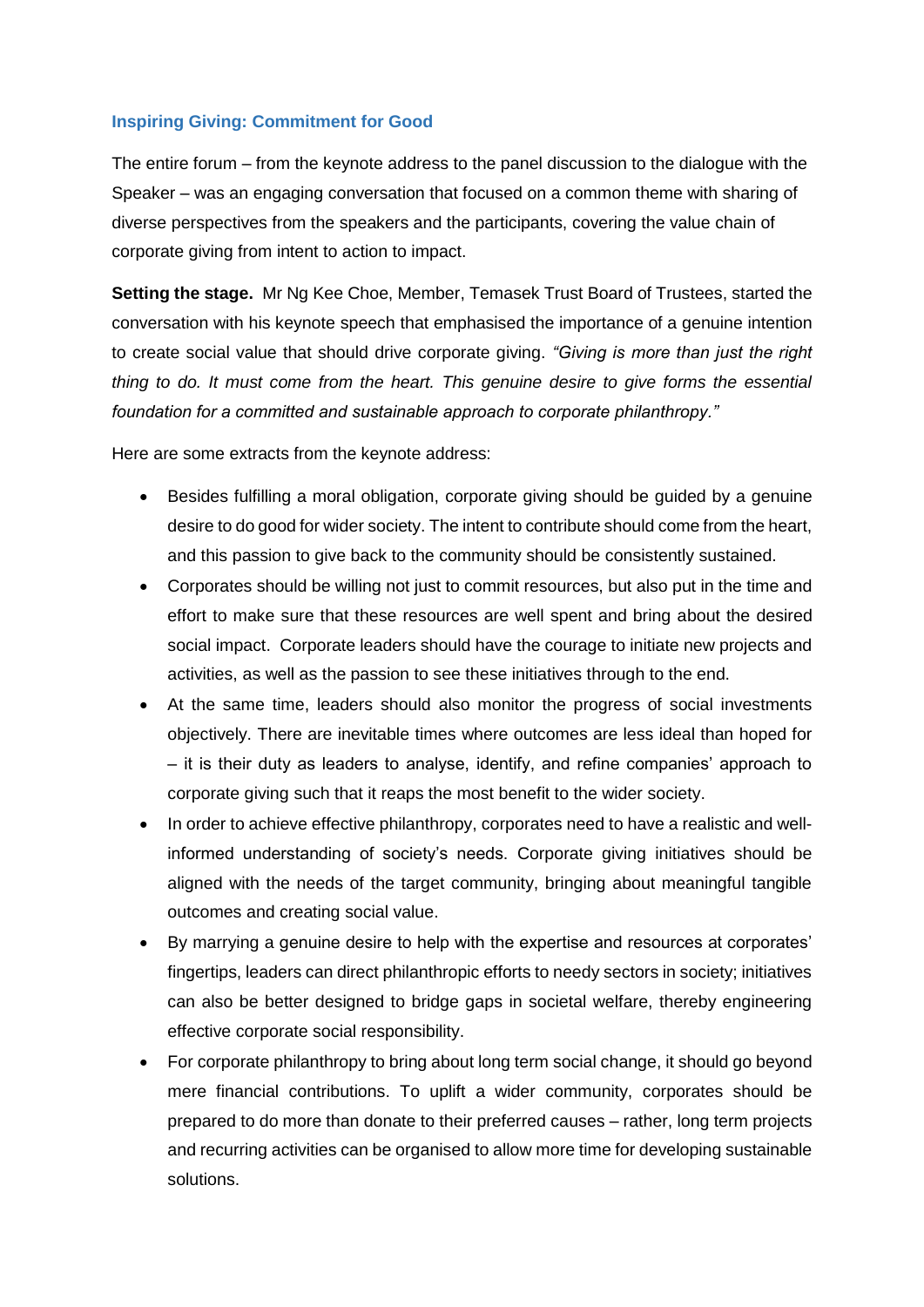Not only does the continued commitment ensure that beneficiaries receive the help they require, it also facilitates the design and implementation of initiatives that give them a 'hand-up' instead of a hand out. For instance, beneficiaries' lives can be transformed with the inculcation of new skills, which allows them to be independent. Compared to a cash handout, which is usually only enough as a stopgap measure, long term commitment can engender much more positive societal outcomes.

#### **Commitment for Good: in its three dimensions.**

Valuable insights and practical lessons were gleaned from the rich and meaningful sharing and discussion. These were summarized at the end of the forum, and the key points highlighted below under the three dimensions of: Purposeful Commitment, Sustainable Commitment, and Impactful Commitment.

**Purposeful Commitment.** Corporates should be very clear about why they give before they embark on their corporate philanthropy journey. Having the right intent and a genuine will to make a difference and contribute to society are important first steps and will help steer how and what corporates give. Corporates should never lose sight of this core purpose and allow their direction to be dictated by some key performance indicators that merely make the corporates "look" good rather than actually doing good. Therefore, it is essential that the intent underlying corporate philanthropy comes from the heart, instead of being done for the sake of recognition and publicity.

Effective giving is a result of the meeting of minds and hearts; while having the right heart is essential and a good starting point, it is not enough for optimal corporate giving. Applying the mind come about when corporates intentionally direct companies' resources into channels that best match their domain expertise and interests. For example, a construction company building shelters for the needy will likely serve a purpose that resonates with the company's core competencies and this would make for more effective philanthropic efforts and meaningful participation for employees.

**Sustainable Commitment.** Corporate giving initiatives that are insightful and well sustained have the best chance of fulfilling their original intent, stimulating positive social change and meaningful gains to the beneficiaries. Hence, businesses need to strategically consider the allocation of their available philanthropic resources so as to stretch them over longer commitment periods. While corporate philanthropy should be taken as a long-term commitment, corporates should also not shy away from initiating philanthropic activities on a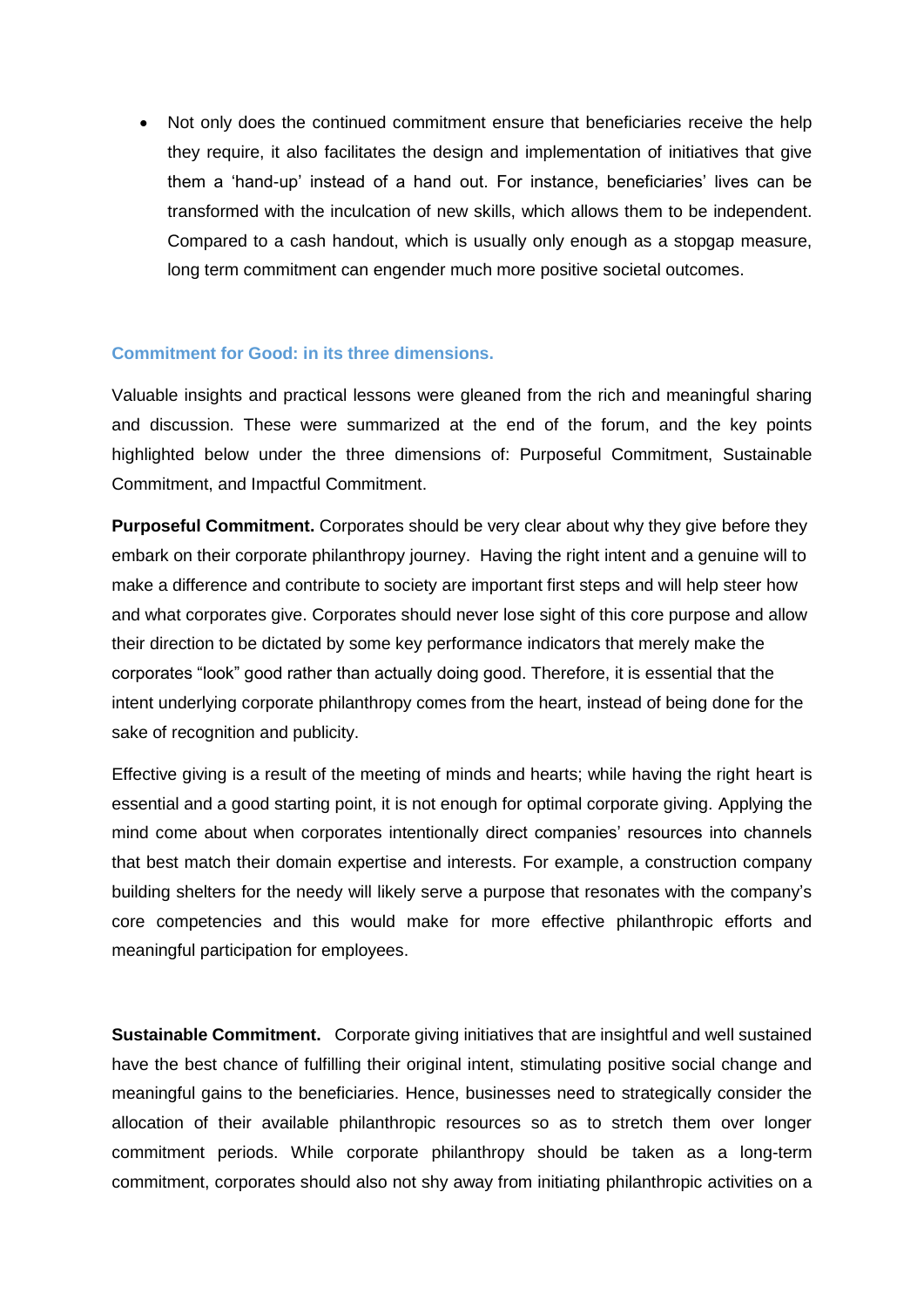smaller, episodic scale. People and resources that are ready and willing should be assigned to such projects to allow the movement to gain momentum with the aim that a tipping point may be reached for the project to be sustainable and viable in the long run.

Besides looking to the companies to be more intentional about their long term commitment to philanthropy, a more structured, collaborative approach to corporate giving could be another lens to enhancing programme sustainability. Under the current climate, companies are going about their corporate philanthropy programmes in an isolated manner. On the other hand, information pertaining to where and how help is needed may also be relatively opaque to companies which wish to give too. In other words, the chance for a mismatch in terms of demand (needs) and supply (giving) is high and there is currently no central coordinator who helps to ensure that such mismatch is minimized. For example, the elderly population in one community segment might receive an oversupply of groceries while the same needy group in another location might be totally neglected. Hence, if suitable organisations can act as the conduit that help to coordinate and potentially map out philanthropic efforts, this would enable philanthropic resources to be more efficiently distributed and allocated to the multitude of needy causes in the community.

Overall, corporates should take the time to monitor the progress and results of corporate social responsibility programmes initiated, and be flexible to make adjustments to their approach as and when necessary.

**Impactful Commitment.** For corporate giving to be impactful, it goes back to corporates' clarity of purpose as the first step and ensuring that how they carry out the programme is in sync with the underlying purpose. Beyond "blindly" participating actively in corporate social responsibility, businesses should also be mindful that their activities match beneficiaries' needs – that is, making an impact that counts. In other words, corporate philanthropy should be needs-driven rather than project-driven. A thorough understanding and careful analysis of society's needs would help refine CSR approaches and achieve better social outcomes.

Also, not all activities will necessarily yield the same impact and corporate leaders might want to consider allocating more resources to activities that are of higher impact in the community – for instance, implementing reading programmes for younger children would bring about more benefits as the problem is being intervened at an earlier stage.

In addition, giving should be an inclusive endeavor, leveraging collaboration and partnership, that seeks not only to serve beneficiaries' needs but also inspire volunteers to do more and benefit more as well. In other words, while corporate giving should engender tangible gains for society, corporates should consider how best their philanthropic programmes can be designed to inspire in others a similar will to do good for society – this requires corporate giving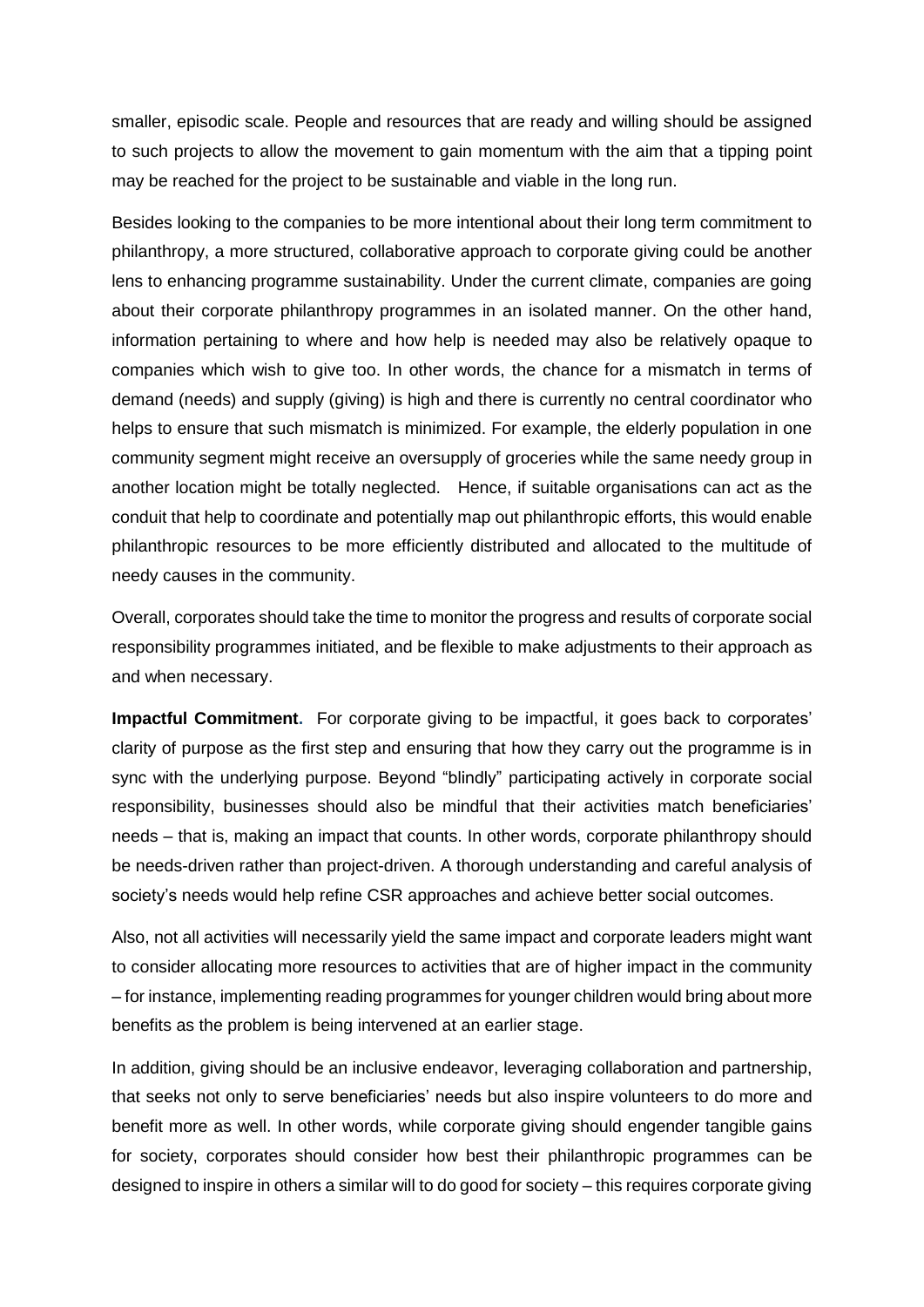initiatives to be meaningful, not just in terms of benefits to beneficiaries, but for the many volunteers and staff members who participate as well.

The positive experience of volunteerism should be thoughtfully curated and if done right, corporate philanthropy will enable and empower both contributing and benefiting parties. The desired outcome will be, that volunteers will go beyond doing community work mandated by company policies and will contribute in a heartfelt manner, making a greater impact on society as a whole. Successful corporate giving can enhance staff recruitment, engagement and morale, creating a strong bond among all stakeholders in the process.

# **Moving Forward**

At the conclusion of the event, participants were asked to give their views on three questions:

- Identify one challenge that the social service sector will need to look into addressing in the near future.
- What is one key area where corporate givers could look into doing more?
- The Temasek Trust Conversation aims to be a platform that inspires, not only discussion but also action. After today's conversation, is there a particular cause, project or action that you hope to follow up personally, or hope to see others follow up?

### **The key points raised in the responses are summarised here:**

- On the one challenge that the social service sector would need to address in the near future, a common feedback from attendees was for the social service sector to look into issues pertaining to the ageing population in Singapore. The family of Temasek foundations (TF Cares, TF International, TF Innovates) are already looking at different aspects in Singapore's healthcare landscape including those concerning the ageing population. Hence, this is probably not so much a criticism of the lack of effort but rather a result of the growing structural demand due to Singapore's rapidly ageing population.
- Collaboration and impact remain the key areas where participants felt that corporate givers could look into doing more for future sessions. It is clear from the response that participants believe in the urgent need for greater collaboration between contributory and beneficiary organisations such that corporate giving can be more impactful (targeted needs based giving) and coordinated (resources can be more efficiently allocated and any overlaps minimized). The fact remains that the social sector is